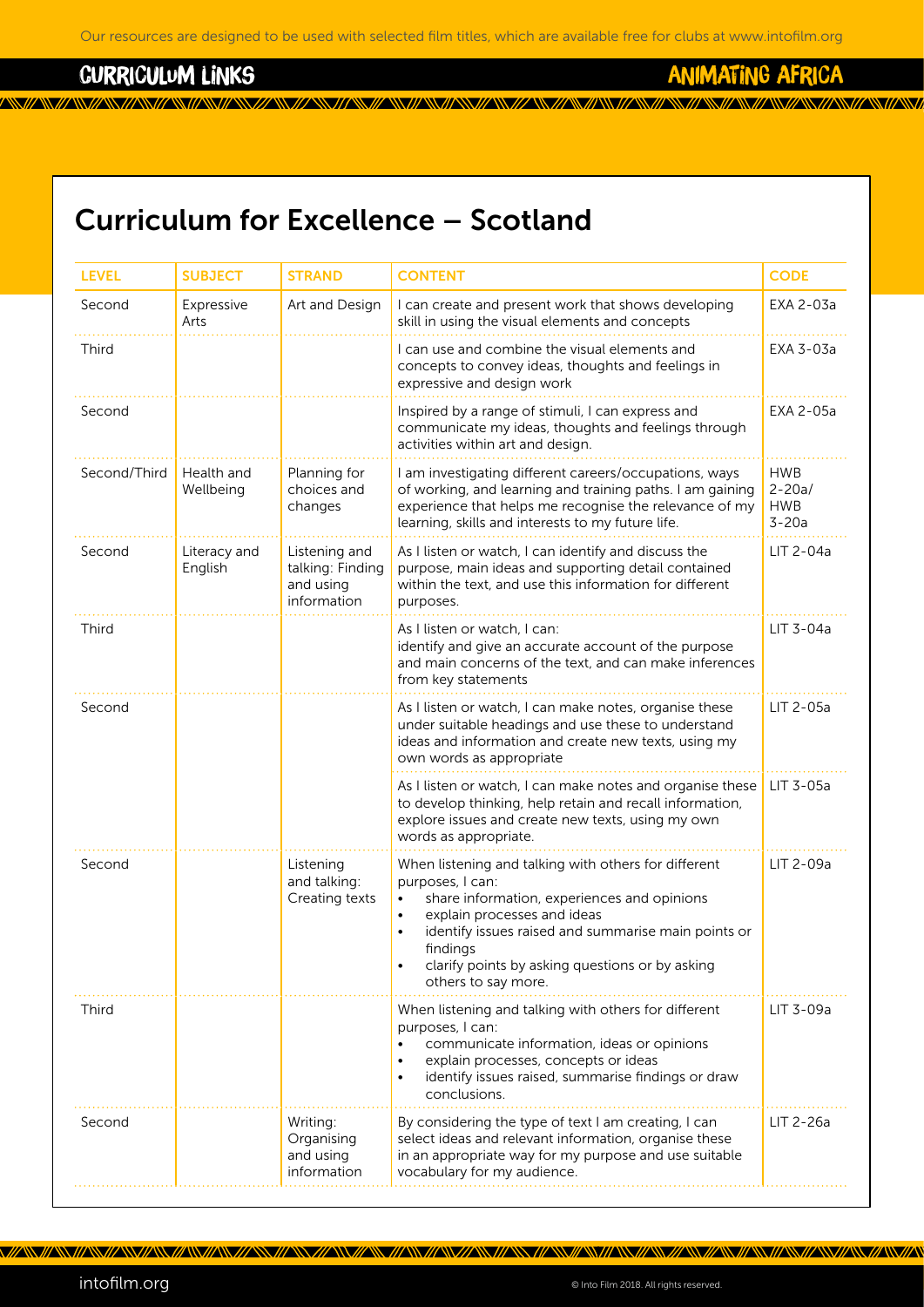### curriculum links

animating africa

| <b>LEVEL</b> | <b>SUBJECT</b> | <b>STRAND</b>                                              | <b>CONTENT</b>                                                                                                                                                                                                                                                                                                                                                                          | <b>CODE</b>             |
|--------------|----------------|------------------------------------------------------------|-----------------------------------------------------------------------------------------------------------------------------------------------------------------------------------------------------------------------------------------------------------------------------------------------------------------------------------------------------------------------------------------|-------------------------|
| Third        |                |                                                            | By considering the type of text I am creating, I can<br>independently select ideas and relevant information for<br>different purposes, and organise essential information or<br>ideas and any supporting detail in a logical order. I can<br>use suitable vocabulary to communicate effectively with<br>my audience.                                                                    | $LIT$ 3-26a             |
| Second       |                | Reading -<br>Understanding,<br>analysing and<br>evaluating | I can:<br>discuss structure, characterisation and/or setting<br>$\bullet$<br>recognise the relevance of the writer's theme and<br>$\bullet$<br>how this relates to my own and others' experiences<br>discuss the writer's style and other features<br>$\bullet$<br>appropriate to genre                                                                                                 | <b>ENG 2-19a</b>        |
| Third        |                |                                                            | $l$ can:<br>discuss and evaluate the structure, characterisation<br>and/or setting using some supporting evidence<br>identify the main theme of the text and recognise<br>$\bullet$<br>the relevance this has to my own and others'<br>experiences<br>identify and comment on aspects of the writer's<br>style and other features appropriate to genre using<br>some relevant evidence. | <b>ENG 3-19a</b>        |
| Second       | Technologies   | ICT to enhance<br>learning                                 | I can create, capture and manipulate sounds, text<br>and images to communicate experiences, ideas and<br>information in creative and engaging ways.                                                                                                                                                                                                                                     | <b>TCH</b><br>$2 - 04b$ |
| Third        |                |                                                            | Using appropriate software, I can work individually or<br>implement a game, animation or other application.                                                                                                                                                                                                                                                                             | <b>TCH</b><br>$3 - 09a$ |
| Second       |                | Digital Literacy                                           | I can extend and enhance my knowledge of digital<br>technologies to collect, analyse ideas, relevant<br>information and organise these in an appropriate way.                                                                                                                                                                                                                           | <b>TCH 2-01a</b>        |
| Third        |                |                                                            | I can explore and use the features of a range of digital<br>technologies, integrated software and online resources<br>to determine the most appropriate to solve problems.                                                                                                                                                                                                              | <b>TCH 3-01a</b>        |
| Second       |                | Design and<br>construct<br>models/<br>product              | I can extend and enhance my design skills to solve<br>problems and can construct models.                                                                                                                                                                                                                                                                                                | <b>TCH</b><br>$2 - 09a$ |
| Third        |                |                                                            | I can create solutions in 3D and 2D and can justify the<br>construction/graphic methods and the design features.                                                                                                                                                                                                                                                                        | <b>TCH</b><br>$3 - 09a$ |
| Second       | Social Studies | People in<br>society,<br>economy and<br>business           | By comparing the lifestyle and culture of citizens in<br>another country with those of Scotland, I can discuss<br>the similarities and differences                                                                                                                                                                                                                                      | SOC 2-19a               |
| Third        |                |                                                            | I can describe how the interdependence of countries<br>affects levels of development, considering the effects<br>on people's lives.                                                                                                                                                                                                                                                     | SOC 3-19a               |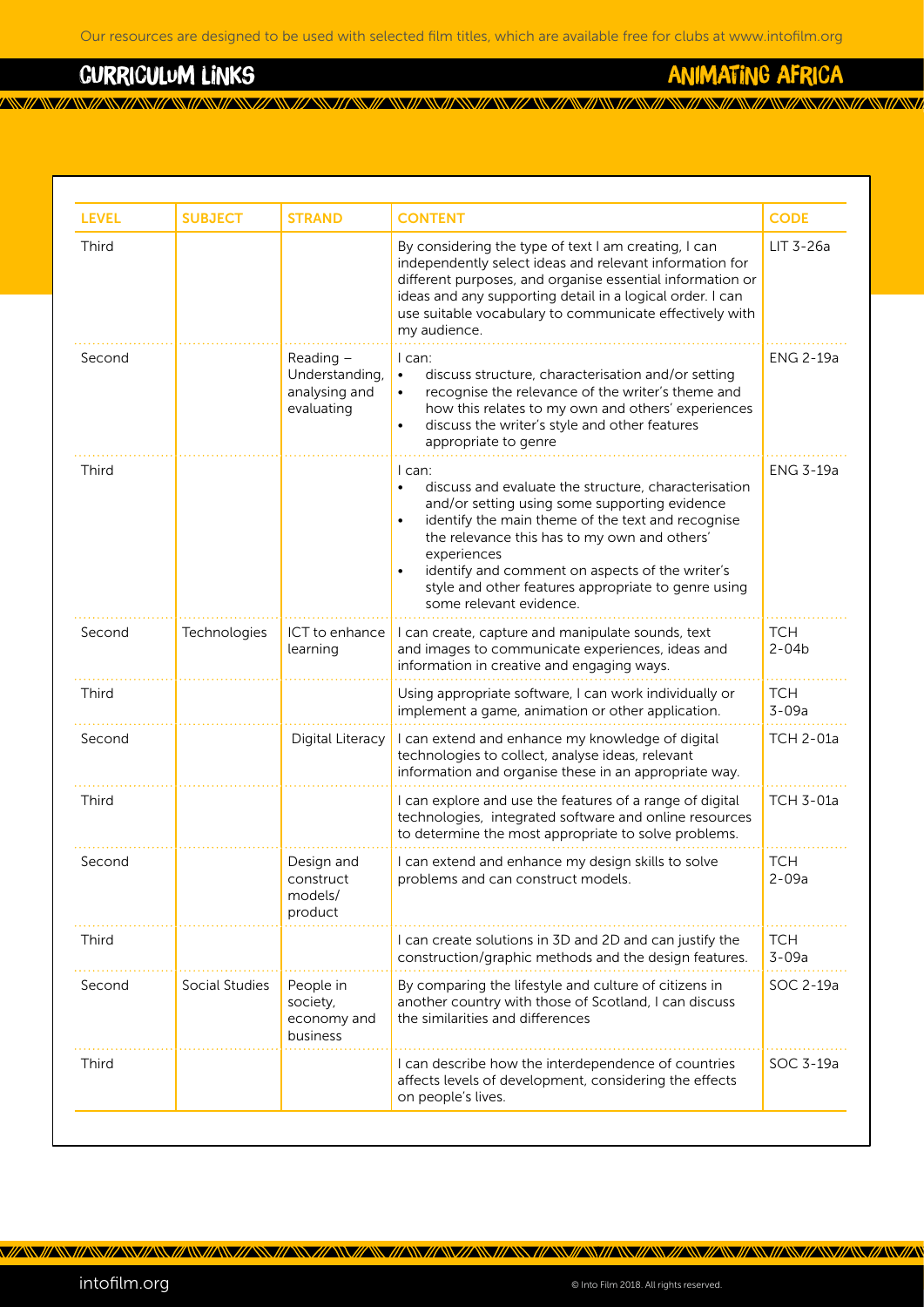<u>a kwa matu wa wakazi wa katika wa wakazi wa wakazi wa wakazi wa wakazi wa wakazi wa wakazi wa wakazi wa wakazi</u>

#### curriculum links

### animating africa

## The National Curriculum for Wales

| <b>KEY STAGE</b>                  | <b>SUBJECT</b>                                      | <b>SKILL</b>          | <b>SECTION</b>                                              |                                                                                                                                                                                 |
|-----------------------------------|-----------------------------------------------------|-----------------------|-------------------------------------------------------------|---------------------------------------------------------------------------------------------------------------------------------------------------------------------------------|
| Key Stage 2                       | Art and<br>Design                                   | Understanding         |                                                             | 2. experiment with and examine the methods used<br>by other artists, craftworkers and designers from<br>different: • periods • places • cultures                                |
| Key Stage 3                       |                                                     |                       |                                                             | 2. explore the diverse working practices of artists,<br>craftworkers and designers from different: • periods<br>• places • cultures considering their purpose and<br>intentions |
| Key Stage 2                       |                                                     |                       |                                                             | 3. evaluate the methods and results of their own<br>work and that of their fellow pupils through:<br>· discussion · reading · writing · reflection.                             |
| Key Stage 3                       |                                                     |                       |                                                             | 3. evaluate their work, methods and results of their<br>investigation, modifying and refining their work<br>through: • discussion • reading • writing • reflection.             |
| Key Stage 2                       |                                                     | Making                |                                                             | 2. design and make: • two-dimensional images<br>• three-dimensional objects and artefacts using a<br>range of various materials for a variety of purposes                       |
| Key Stage 3                       |                                                     |                       |                                                             | 2. design and make images and artefacts using a<br>variety of materials, processes and ideas                                                                                    |
| Key Stage 2                       |                                                     |                       |                                                             | 3. use their experience and knowledge of different<br>materials, tools and techniques: • experimentally •<br>expressively.                                                      |
| Key Stage 3                       |                                                     |                       |                                                             | 3. experience a wide range of techniques and media<br>to: • realise their ideas • express their feelings •<br>communicate meaning                                               |
| Key Stage 2                       | Geography                                           | <b>Skills</b>         | Locating places,<br>environments and<br>patterns            | 1. identify and locate places and environments using<br>globes, atlases, and maps                                                                                               |
| Key Stage 3                       |                                                     |                       |                                                             | 1. locate places and environments using globes,<br>atlases, maps and plans                                                                                                      |
| Key Stage 3                       |                                                     |                       | Understanding<br>places, envi-<br>ronments and<br>processes | 2. identify similarities and differences to describe,<br>compare and contrast places and environments                                                                           |
| Key Stage 2                       | Personal<br>and Social<br>Education                 | Active<br>citizenship |                                                             | To understand aspects of the cultural heritage and<br>diversity in Wales                                                                                                        |
| Key Stage 3                       |                                                     |                       |                                                             | To value and celebrate diversity and equality of<br>opportunity locally, nationally and globally                                                                                |
| Key Stage 2                       | Design and<br>Techonol-<br>ogy                      | Designing             |                                                             | 5. develop and communicate their design ideas<br>in a variety of ways, using ICT and models where<br>appropriate                                                                |
| Key Stage 2                       |                                                     |                       |                                                             | 7. evaluate their design ideas as they develop,<br>considering the needs of the user                                                                                            |
| Key Stage 3                       |                                                     |                       |                                                             | 9. evaluate their final design ideas against their initial<br>specification/recipe.                                                                                             |
| Key Stage<br>2 and Key<br>Stage 3 | Information<br>and Com-<br>munication<br>Technology | <b>Skills</b>         | Create and<br>communicate<br>information                    | 1. create and communicate information in the form<br>of text, images and sound, using a range of ICT<br>hardware and software                                                   |

intofilm.org